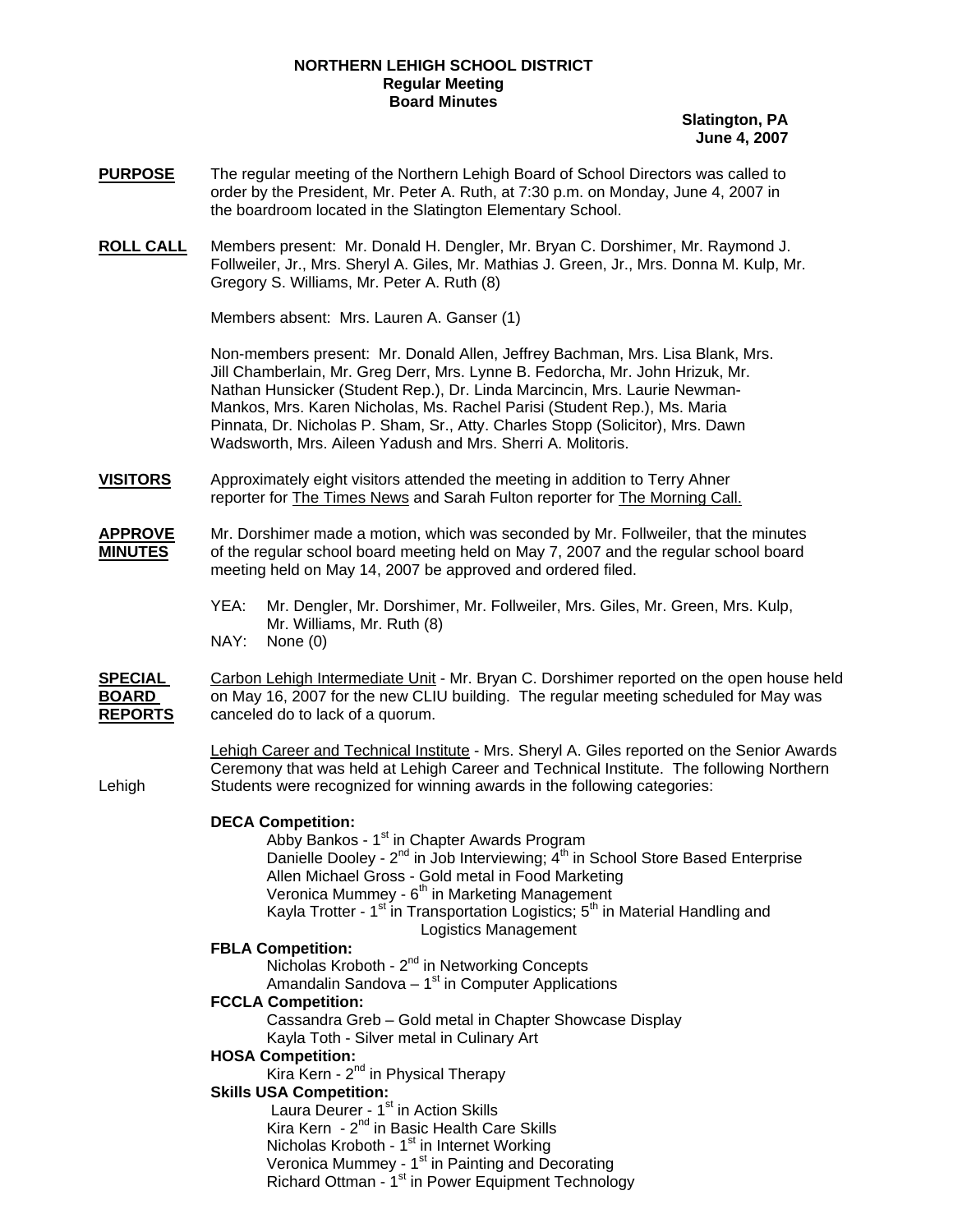| <b>Board Minutes</b>                                                         | Page 2                                                                                                                                                                                                                                                                                                                                                                                                                                                                                                                                                                                                                                                                                                                                                                                                                                                                                                                                                                 | June 4, 2007 |
|------------------------------------------------------------------------------|------------------------------------------------------------------------------------------------------------------------------------------------------------------------------------------------------------------------------------------------------------------------------------------------------------------------------------------------------------------------------------------------------------------------------------------------------------------------------------------------------------------------------------------------------------------------------------------------------------------------------------------------------------------------------------------------------------------------------------------------------------------------------------------------------------------------------------------------------------------------------------------------------------------------------------------------------------------------|--------------|
| <b>SPECIAL</b><br><b>BOARD</b><br><b>REPORTS</b>                             | Amandalin Sandova - 1 <sup>st</sup> in Tech Computer Applications<br>Donald Yesik II - 2 <sup>nd</sup> in Precision Machining Technology.                                                                                                                                                                                                                                                                                                                                                                                                                                                                                                                                                                                                                                                                                                                                                                                                                              |              |
| (cont.)                                                                      | She stated they also passed the Academic Center Budget for the 2007-2008 school year at a<br>5.8% increase over last years budget. Member district cost for the center is \$909,660.00 which<br>equates to \$3,639.00 per pupil. She also reported on the new Welcome to Schnecksville sign<br>that was built and constructed by students of LCTI.                                                                                                                                                                                                                                                                                                                                                                                                                                                                                                                                                                                                                     |              |
|                                                                              | Legislative Report - Mr. Gregory S. Williams reported on the bill from local Representative<br>Karen Beyer which deals with state funding for Cyber/Charter Schools. PSBA is asking for<br>school district's to push hard for the passage of this bill. He stated that at the next board<br>meeting he would like the board to pass a resolution in support of this bill.                                                                                                                                                                                                                                                                                                                                                                                                                                                                                                                                                                                              |              |
| Edward<br>education<br>obligation to<br>the issue<br>that all new<br>or pre- | He reported that two PSBA officers presented testimony to the House Education Committee in<br>regards to school funding under the 2007-2008 state budget plan proposed by Governor<br>Rendell. They testified that the increase to basic education funding and special<br>subsidy is a starting point but it still causes the commonwealth to fall short of its<br>provide an adequate level of state funding for public education. They also addressed<br>with the Accountability Block Grant (ABG) program. Governor Rendell is suggesting<br>money for the ABG program be used only to establish, or expand, full-day kindergarten<br>kindergarten programs. The proposal also introduces a competitive grant process that allows<br>Head Start programs and private pre-kindergarten programs to compete with school districts<br>for the ABG funds. Lastly, he reported on HB 1369 which would make strikes and lockouts<br>illegal in the state of Pennsylvania. |              |
|                                                                              | Lehigh Carbon Community College - Mr. Mathias J. Green, Jr. stated that on the front page of<br>the paper that was distributed there are two gentlemen who received statewide honor for the All<br>Pennsylvania Academic Team and they are prior Northern Lehigh students.                                                                                                                                                                                                                                                                                                                                                                                                                                                                                                                                                                                                                                                                                             |              |
|                                                                              | <b>Committee Reports and/or Meetings</b>                                                                                                                                                                                                                                                                                                                                                                                                                                                                                                                                                                                                                                                                                                                                                                                                                                                                                                                               |              |
|                                                                              | Minutes of the Policy Committee Meeting held on May 16, 2007 were distributed.                                                                                                                                                                                                                                                                                                                                                                                                                                                                                                                                                                                                                                                                                                                                                                                                                                                                                         |              |
|                                                                              | Mr. Williams asked that the minutes from the Policy Committee Meeting be changed to<br>reflect that Mrs. Ganser had attended the meeting. He stated that she had arrived a little<br>late but she did attend.                                                                                                                                                                                                                                                                                                                                                                                                                                                                                                                                                                                                                                                                                                                                                          |              |
|                                                                              | <b>Student Representatives to the Board Report</b><br>Mr. Nathan Hunsicker and Ms. Rachael Parisi thanked everyone who came to support the high<br>school students at academic awards night. They also reported that the senior class trip is<br>tomorrow and they will be going to Six Flags Great Adventure. They also hope to see everyone<br>at graduation.                                                                                                                                                                                                                                                                                                                                                                                                                                                                                                                                                                                                        |              |
|                                                                              | Mr. Ruth thanked Mr. Hunsicker and Ms. Parisi for serving as student representatives to the<br>board for this year.                                                                                                                                                                                                                                                                                                                                                                                                                                                                                                                                                                                                                                                                                                                                                                                                                                                    |              |
|                                                                              | Solicitor's Report - Attorney Charles Stopp stated that the paper on the drug testing issue<br>has been completed and will be forwarded to Dr. Sham shortly.                                                                                                                                                                                                                                                                                                                                                                                                                                                                                                                                                                                                                                                                                                                                                                                                           |              |
|                                                                              | Federal and Other Programs Update - Mrs. Lynne B. Fedorcha distributed the schedule for<br>professional development days for the end of the 2006-2007 school year. She stated that last<br>week she, along with Mrs. Nicholas, Mrs. Wadsworth and Mrs. Newman-Mankos met with the<br>representative from Scott Foresman and the motion to approve the core reading program at<br>Peters will appear on next weeks agenda. She also distributed the program and song that was                                                                                                                                                                                                                                                                                                                                                                                                                                                                                           |              |

 handed out at the end of year Head Start Collaboration Celebration at Peters Elementary School. Mrs. Fedorcha stated that she is a member of the Literacy Council through CLIU and Mrs. Rene Evans, high school English teacher, is our district representative for the Academic Literacy Task Force. The task force works with adolescent literacy and the ultimate goal is to improve literacy instruction to all students. Mrs. Denise Turoscy is the alternate to the task force. Mrs. Yadush spoke briefly on the first meeting that Mrs. Evans attended on May 30<sup>th</sup>.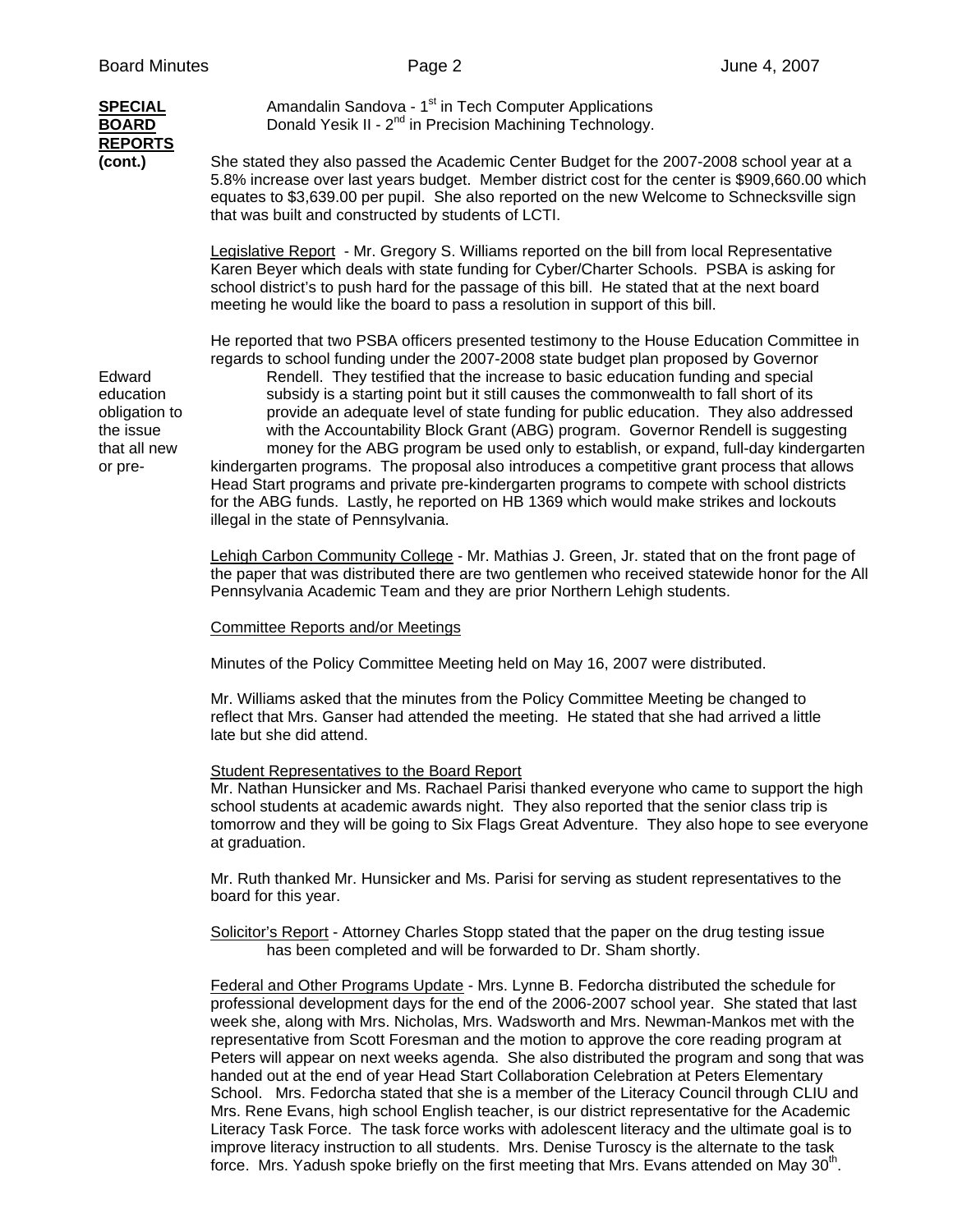| <b>SPECIAL</b><br>of <b>BOARD</b><br><b>REPORTS</b><br>(cont.)<br>installment<br>they |                                                               | Business Manager's Report - Mrs. Lisa A. Blank informed the board that one of the provisions<br>Act I was the requirement that school districts allow for the payment of real estate taxes in<br>installments. Last month the board adopted the resolution, as required by Act I, allowing for<br>installment payments. Act I also allows the board to consider increasing the tax collectors<br>compensation based on the fact that there is additional work required to collect the<br>payment. The law says that if the tax collectors would like an increase to their wages<br>should submit a request within 15 days after the board adopts the resolution. The tax collectors<br>submitted a letter within the 15 day period asking that the board consider an increase to their<br>compensation based on the increased work required to collect the installments. There is a<br>discussion item pertaining to this listed under new business on tonight's agenda. The board |
|---------------------------------------------------------------------------------------|---------------------------------------------------------------|------------------------------------------------------------------------------------------------------------------------------------------------------------------------------------------------------------------------------------------------------------------------------------------------------------------------------------------------------------------------------------------------------------------------------------------------------------------------------------------------------------------------------------------------------------------------------------------------------------------------------------------------------------------------------------------------------------------------------------------------------------------------------------------------------------------------------------------------------------------------------------------------------------------------------------------------------------------------------------|
| has                                                                                   | 45 days to respond to the tax collectors request under Act I. |                                                                                                                                                                                                                                                                                                                                                                                                                                                                                                                                                                                                                                                                                                                                                                                                                                                                                                                                                                                    |
|                                                                                       | additional \$23,205.62.                                       | Lauire Newman-Mankos applied to the Department of Education for contingency fund for<br>Extraordinary Expenses under the Special Education Budget and we have been rewarded an                                                                                                                                                                                                                                                                                                                                                                                                                                                                                                                                                                                                                                                                                                                                                                                                     |
|                                                                                       |                                                               | Mr. Ruth thanked Mrs. Newman-Mankos for applying and receiving the money.                                                                                                                                                                                                                                                                                                                                                                                                                                                                                                                                                                                                                                                                                                                                                                                                                                                                                                          |
|                                                                                       | Superintendent's Report - Dr. Nicholas P. Sham, Sr.           |                                                                                                                                                                                                                                                                                                                                                                                                                                                                                                                                                                                                                                                                                                                                                                                                                                                                                                                                                                                    |
|                                                                                       | of information and materials from PSBA.                       | Recognized new school board member Donna Kulp and handed her a certificate and a packet                                                                                                                                                                                                                                                                                                                                                                                                                                                                                                                                                                                                                                                                                                                                                                                                                                                                                            |
| graduation<br>Newman-Mankos<br>members in                                             | Reading Apprenticeship.                                       | Dr. Sham reported on Mrs. Perich's class and the end of year program they presented to<br>parents at Peters Elementary School today. Dr. Sham had the honor of presenting<br>diplomas to all the first graders in Mrs. Perich's class. He also thanked Mrs.<br>and Mrs. Fedorcha for the work they did again this year training all new staff                                                                                                                                                                                                                                                                                                                                                                                                                                                                                                                                                                                                                                      |
|                                                                                       | the boardroom.                                                | Feasibility committee will be meeting on July 21 <sup>st</sup> at 6:30 p.m. in the boardroom. June 12 <sup>th</sup> is<br>Baccalaureate in the high school auditorium at 7:00 p.m. and graduation is June 13 <sup>th</sup> at<br>Bulldog Stadium, whether permitting. Policy committee meeting will be held on June 20 <sup>th</sup> in                                                                                                                                                                                                                                                                                                                                                                                                                                                                                                                                                                                                                                            |
|                                                                                       | discuss policies and personnel issues.                        | Mr. Ruth reported that the board was in executive session prior to the board meeting to                                                                                                                                                                                                                                                                                                                                                                                                                                                                                                                                                                                                                                                                                                                                                                                                                                                                                            |
| <b>PERSONNEL</b>                                                                      | Education approve the following personnel items:              | Mr. Follweiler made a motion, which was seconded by Mr. Green, that the Board of                                                                                                                                                                                                                                                                                                                                                                                                                                                                                                                                                                                                                                                                                                                                                                                                                                                                                                   |
| Administrative<br>Transfer                                                            | Donald Allen<br>From:<br>To:<br>Effective:<br>Salary:         | Transition Middle School/High School Assistant Principal<br>Full-time High School Assistant Principal<br>July 1, 2007<br>\$63,000.00 (no change in salary)                                                                                                                                                                                                                                                                                                                                                                                                                                                                                                                                                                                                                                                                                                                                                                                                                         |
|                                                                                       | Jill Chamberlain<br>From:<br>To:<br>Effective:<br>Salary:     | Full-time High School Assistant Principal<br>Transition Middle School/High School Assistant Principal<br>July 1, 2007<br>\$75,500.00 (no change in salary)                                                                                                                                                                                                                                                                                                                                                                                                                                                                                                                                                                                                                                                                                                                                                                                                                         |
| Substitute $-$<br>Instructional                                                       | 2006-2007 substitute rate of \$7.25 per hour:                 | Approve the following substitute cafeteria worker for the 2006-2007 school year at the                                                                                                                                                                                                                                                                                                                                                                                                                                                                                                                                                                                                                                                                                                                                                                                                                                                                                             |
|                                                                                       | Judith VanHorn*<br><i>*Pending Verification of Clearances</i> |                                                                                                                                                                                                                                                                                                                                                                                                                                                                                                                                                                                                                                                                                                                                                                                                                                                                                                                                                                                    |
|                                                                                       |                                                               |                                                                                                                                                                                                                                                                                                                                                                                                                                                                                                                                                                                                                                                                                                                                                                                                                                                                                                                                                                                    |

Resignation/ Accept the resignation of Theresa Kokinda from her position as Middle School Mathematics Retirement Teacher, effective immediately. Mrs. Kokinda has accepted a position with the Lehighton T. Kokinda Area Middle School in order to be employed closer to her home.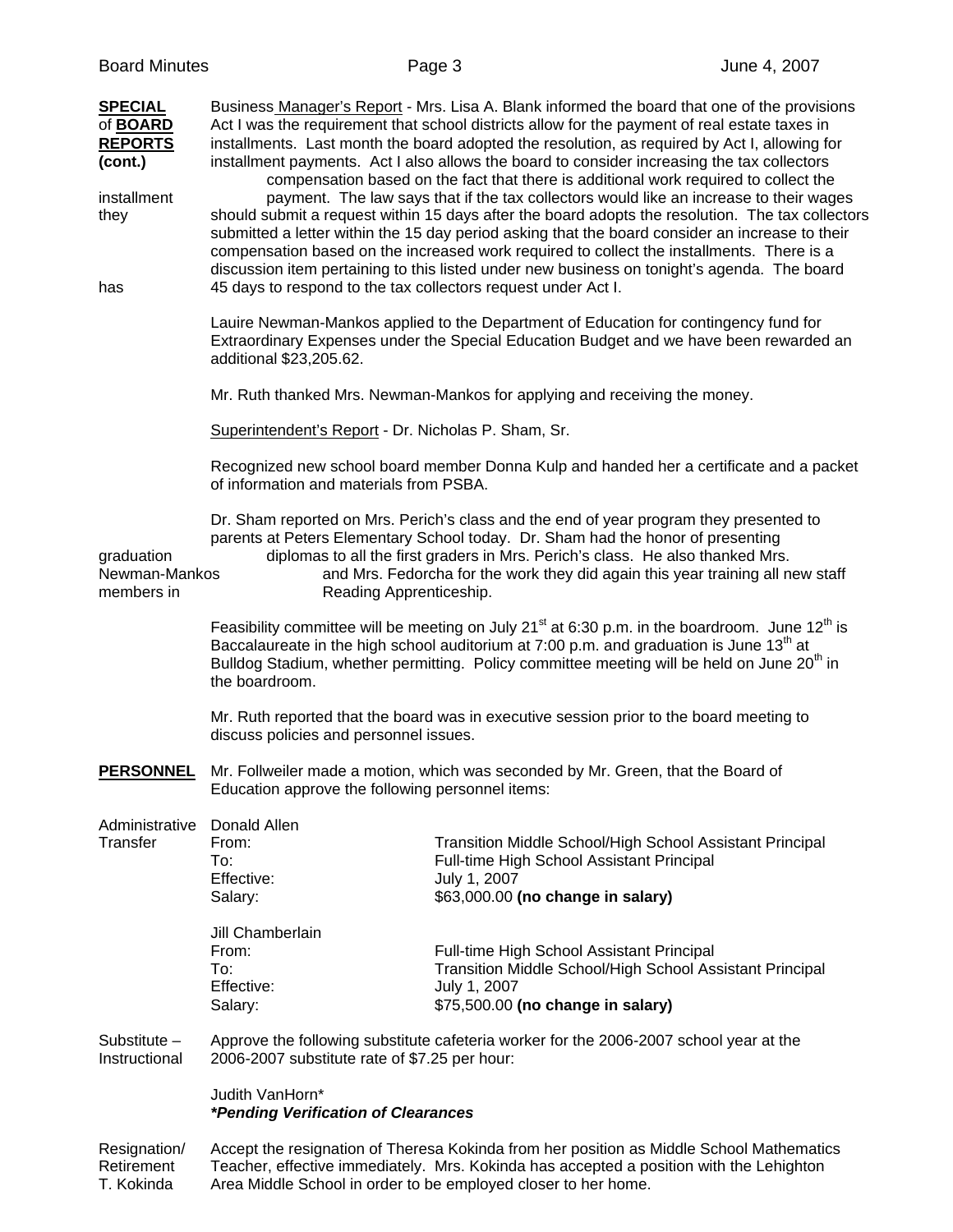| <b>PERSONNEL</b><br>(cont.)<br>Judith<br>Wagner | Accept the resignation of Judith Wagner from her position as a High School Instructional<br>Aide, effective May 19, 2007, due to personal reasons.                                                                                                                                                                                                                                          |  |
|-------------------------------------------------|---------------------------------------------------------------------------------------------------------------------------------------------------------------------------------------------------------------------------------------------------------------------------------------------------------------------------------------------------------------------------------------------|--|
| Marsha<br><b>Burnard</b>                        | Accept the resignation of Marsha L. Burnard from her position as a Kindergarten Teacher<br>at Peters Elementary, effective the last day of the 2006-2007 school year, at which time<br>she will begin her retirement from Northern Lehigh School District after 26 years of<br>service.                                                                                                     |  |
| Assistant<br>Athletic<br><b>Director</b>        | Approve the appointment of Douglas Reynolds as the Assistant Athletic Director for the<br>2007-2008 school year at a stipend of \$3,500. He will assist the Athletic Director in all<br>Athletic Director duties and responsibilities and will be responsible for athletic fund raising<br>activities.                                                                                      |  |
| Unpaid<br>Leave Of<br>Absence                   | Approve the request of Debra Siglin, Slatington Elementary teacher, to take an unpaid leave of<br>absence on May 30, 2007. She would like to attend her niece's high school graduation in<br>Maryland. Her request will not be considered a precedent for future requests per<br>correspondence received from the Northern Lehigh Education Association.                                    |  |
|                                                 | Approve the request of employee #4880, Peters Elementary teacher, to take an unpaid leave<br>of absence beginning half day on June 6, 2007 through June 14, 2007 or until released from<br>her doctor.                                                                                                                                                                                      |  |
|                                                 | YEA:<br>Mr. Dengler, Mr. Dorshimer, Mr. Follweiler, Mrs. Giles, Mr. Green, Mrs. Kulp,<br>Mr. Williams, Mr. Ruth (8)<br>NAY:<br>None $(0)$                                                                                                                                                                                                                                                   |  |
| <b>CONFER-</b><br><b>ENCES</b>                  | Mr. Williams made a motion, which was seconded by Mrs. Giles, that the Board of Education<br>approve the following conference item:                                                                                                                                                                                                                                                         |  |
|                                                 | Greg Derr - PASBO: School Operations Academy - July 19 & 20, 2007 - Penn Stater<br>Conference Center, State College, PA - Registration: \$240.00, Travel: \$81.00, Lodging:<br>\$109.59, Meals: \$32.00 - Total Approximate Cost: \$462.59 - Funding: Director of<br><b>Buildings and Grounds Budget</b>                                                                                    |  |
|                                                 | YEA:<br>Mr. Dengler, Mr. Dorshimer, Mr. Follweiler, Mrs. Giles, Mr. Green, Mrs. Kulp,<br>Mr. Williams, Mr. Ruth (8)<br>NAY:<br>None (0)                                                                                                                                                                                                                                                     |  |
| <b>POLICY</b>                                   | Mr. Dengler made a motion, which was seconded by Mrs. Giles, that the Board of<br>Education approve the following policy items:                                                                                                                                                                                                                                                             |  |
| <b>Board Policy</b><br><b>First Reading</b>     | Approve revisions to school board policy #103 – Programs – Nondiscrimination in School and<br>Classroom Practices, as presented after 1 <sup>st</sup> reading.                                                                                                                                                                                                                              |  |
|                                                 | Approve revisions to school board policy #433 - Professional Employees - Professional<br>Education, as presented after 1 <sup>st</sup> reading.                                                                                                                                                                                                                                             |  |
| Non-<br>Resident<br><b>Students</b>             | Approve the request of parents of a first grade student at Peters Elementary School, who are<br>moving out of the district, to allow their student to continue in Northern Lehigh School District<br>until the end of the 2006-2007 school year in accordance with school board policy #202.                                                                                                |  |
|                                                 | Mr. Williams addressed the board on policy #433 and stated the committees understanding<br>that the policy says the board only needs to approve conferences where the reimbursable<br>expenses are more than \$100.00 not the cost of the conference. The committee added wording<br>stating anything that requires an overnight accommodation would also require specific board<br>action. |  |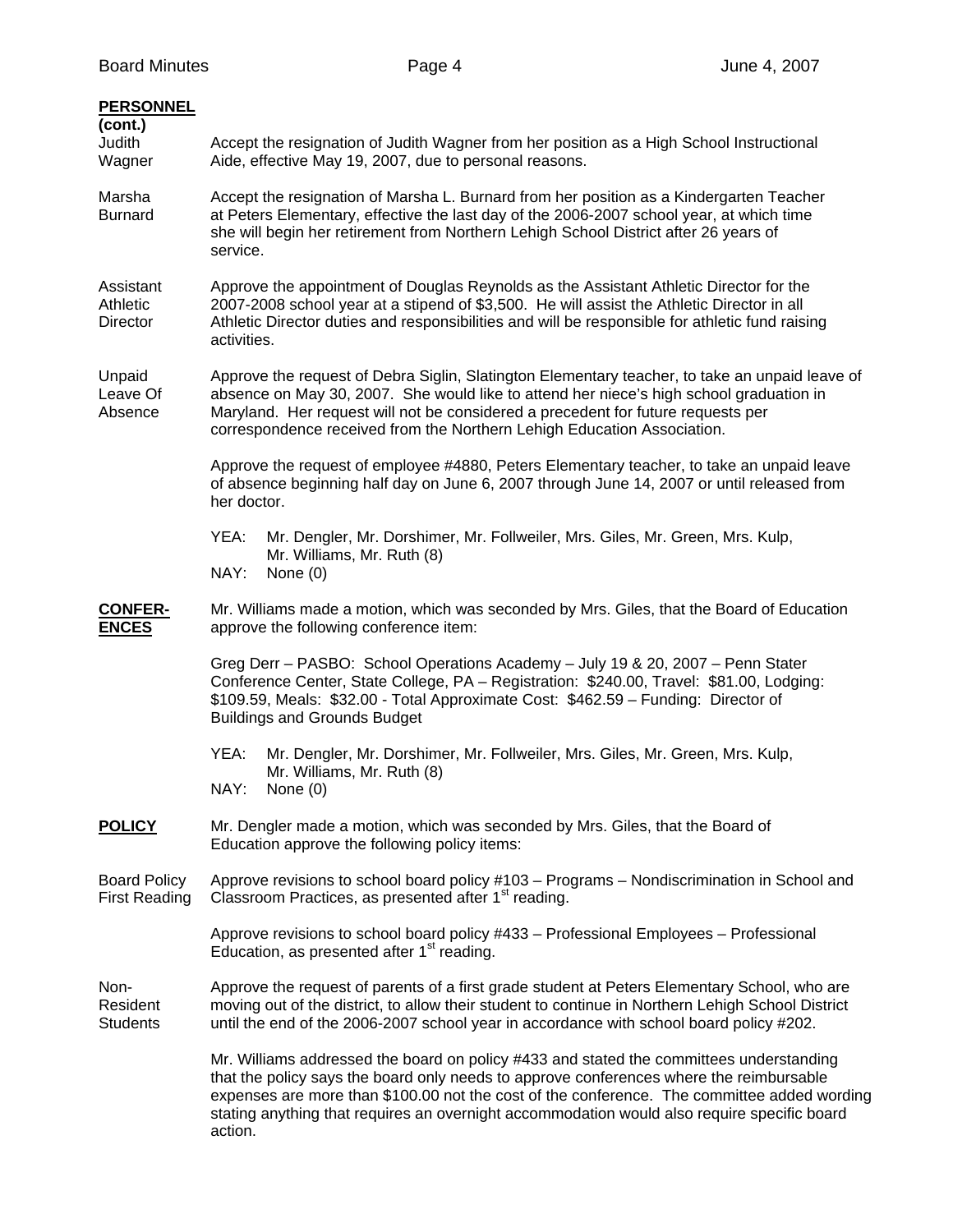| <b>Board Minutes</b>                                                               |              | Page 5                                                            |                                                                                                                                                                                                                                                                                                                                                                                                                                                                                           | June 4, 2007 |
|------------------------------------------------------------------------------------|--------------|-------------------------------------------------------------------|-------------------------------------------------------------------------------------------------------------------------------------------------------------------------------------------------------------------------------------------------------------------------------------------------------------------------------------------------------------------------------------------------------------------------------------------------------------------------------------------|--------------|
| <b>POLICY</b><br>(cont.)                                                           | YEA:<br>NAY: | Mr. Williams, Mr. Ruth (8)<br>None $(0)$                          | Mr. Dengler, Mr. Dorshimer, Mr. Follweiler, Mrs. Giles, Mr. Green, Mrs. Kulp,                                                                                                                                                                                                                                                                                                                                                                                                             |              |
| <b>CURRIC-</b><br><b>ULUM AND</b><br><b>INSTRUC-</b><br><b>TION</b>                |              | Education approve the following curriculum and instruction items: | Mr. Dorshimer made a motion, which was seconded by Mr. Follweiler, that the Board of                                                                                                                                                                                                                                                                                                                                                                                                      |              |
| 10 <sup>th</sup> Grade<br>Social<br><b>Studies</b><br><b>Textbooks</b>             |              | 2007-2008 textbook budget.                                        | Approve the purchase of tenth grade social studies textbooks by Prentice Hall. The title is<br>"United States History" by Lapansky, Levy, Roberts and Taylor. These textbooks will replace<br>"American Journey: The Quest for Liberty Since 1865" by Prentice Hall, 1992. Teacher<br>resource materials, as well as an interactive version of complete text on line for students, will<br>be provided at no charge. The total cost of these textbooks is \$5,791.15. This is part of the |              |
| Contracts<br>Title I, II, V<br>And Drug-<br>Free Schools<br>2007-2008              |              |                                                                   | Approve to authorize proper officials to execute contracts for Title I, Title II, Title V and Drug-<br>Free Schools and Communities Acts for the 2007-2008 school year.                                                                                                                                                                                                                                                                                                                   |              |
|                                                                                    | YEA:<br>NAY: | Mr. Williams, Mr. Ruth (8)<br>None $(0)$                          | Mr. Dengler, Mr. Dorshimer, Mr. Follweiler, Mrs. Giles, Mr. Green, Mrs. Kulp,                                                                                                                                                                                                                                                                                                                                                                                                             |              |
| OLD<br><b>BUSINESS</b>                                                             |              | serving on the Safe School Wellness Advisory Committee.           | Mr. Ruth asked the board if there was any board member that would be interested in                                                                                                                                                                                                                                                                                                                                                                                                        |              |
|                                                                                    |              |                                                                   | Mrs. Yadush updated the board on the number of students enrolled in dual enrollment<br>courses for the 2007-2008 school year. She also invited board members to the annual<br>senior/faculty picnic and softball game that will happen on June 12 <sup>th</sup> at the Skeet Club.                                                                                                                                                                                                        |              |
| <b>NEW</b><br><b>BUSINESS</b>                                                      |              | approve the following new business item:                          | Mr. Green made a motion, which was seconded by Mr. Williams, that the Board of Education                                                                                                                                                                                                                                                                                                                                                                                                  |              |
| Pandemic                                                                           |              |                                                                   | Approve to adopt the Pandemic Flu Contingency Plan as presented.                                                                                                                                                                                                                                                                                                                                                                                                                          |              |
| Flu Plan                                                                           |              |                                                                   | Mr. Dorshimer asked if there was any cost involved in being prepared for this.                                                                                                                                                                                                                                                                                                                                                                                                            |              |
|                                                                                    | supplies.    |                                                                   | Dr. Sham stated that there are costs involved for masks, water and medical                                                                                                                                                                                                                                                                                                                                                                                                                |              |
|                                                                                    |              | she could get donations for the district.                         | Mrs. Kulp asked if she could get a list of medical supplies needed and she would see if                                                                                                                                                                                                                                                                                                                                                                                                   |              |
|                                                                                    | YEA:<br>NAY: | Mr. Williams, Mr. Ruth (8)<br>None $(0)$                          | Mr. Dengler, Mr. Dorshimer, Mr. Follweiler, Mrs. Giles, Mr. Green, Mrs. Kulp,                                                                                                                                                                                                                                                                                                                                                                                                             |              |
| \$1.50<br>installment<br>talking with other school<br>average only about 5% of the |              |                                                                   | Mrs. Blank stated that tax collectors get paid annually \$400.00 in addition to being paid<br>for the first 2,000 collections and \$1.25 for each bill collected over 2,000. The<br>payment only applies to real estate taxes not per capita taxes. After<br>district's who currently accept installment payments, on<br>population pays their taxes in installment payments.                                                                                                             |              |
| Tax<br>Collectors<br>Collection                                                    |              | and \$1.25 for each collection there after.                       | Mr. Green made a motion, which was seconded by Mrs. Giles, that the Board of Education<br>approve to pay the tax collectors \$1.50 for the first 2,000 tax bills and installments collected                                                                                                                                                                                                                                                                                               |              |

Rates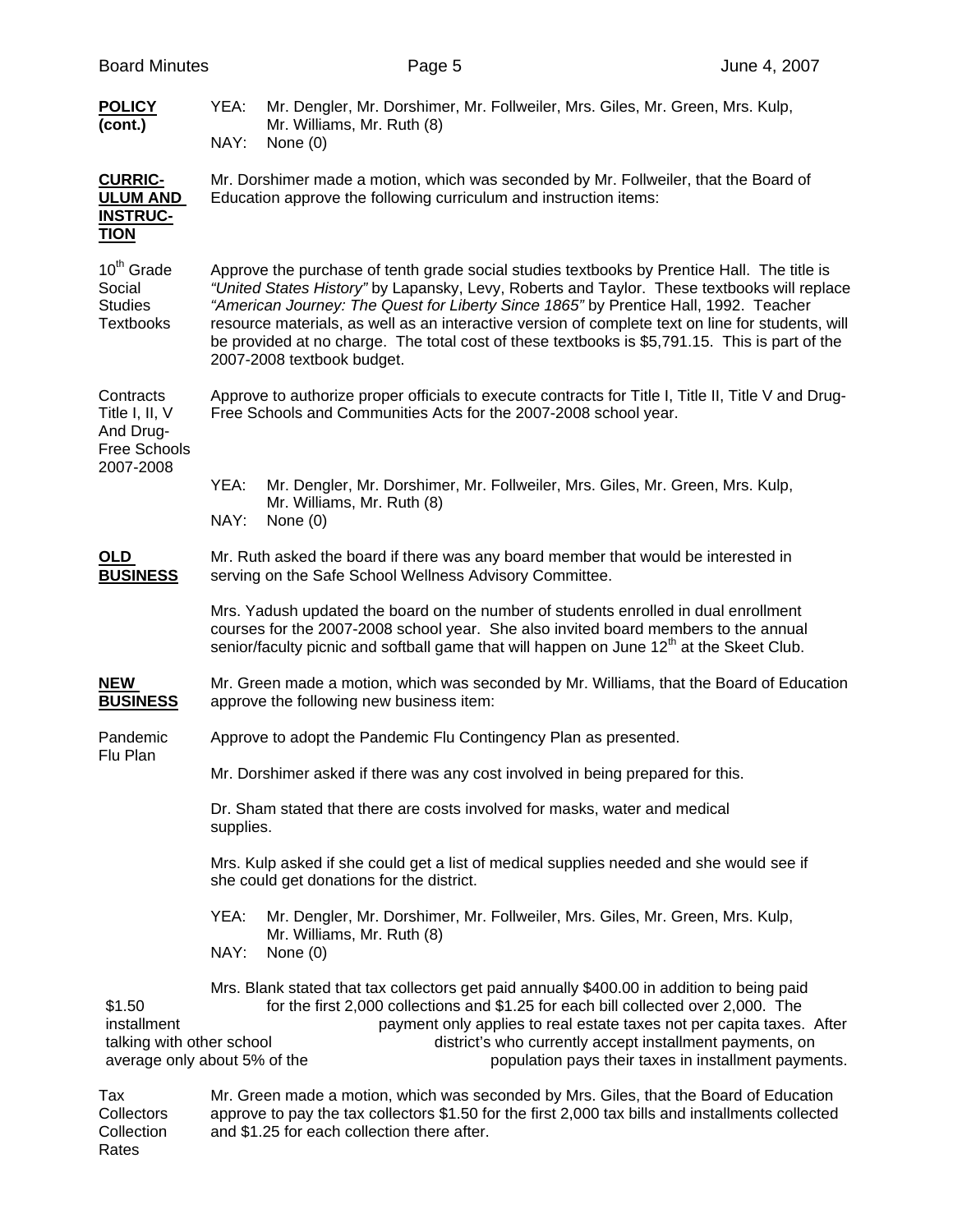| <b>Board Minutes</b>                     |                                                                                                                   | Page 6                                                                                                                                                                                                                                                                                                                                                                                                                                                                                                                                                                 |  | June 4, 2007                                                                              |  |
|------------------------------------------|-------------------------------------------------------------------------------------------------------------------|------------------------------------------------------------------------------------------------------------------------------------------------------------------------------------------------------------------------------------------------------------------------------------------------------------------------------------------------------------------------------------------------------------------------------------------------------------------------------------------------------------------------------------------------------------------------|--|-------------------------------------------------------------------------------------------|--|
| <b>NEW</b><br><b>BUSINESS</b><br>(cont.) | YEA:<br>NAY:                                                                                                      | Mr. Dengler, Mr. Dorshimer, Mr. Follweiler, Mrs. Giles, Mr. Green, Mrs. Kulp,<br>Mr. Williams, Mr. Ruth (8)<br>None (0)                                                                                                                                                                                                                                                                                                                                                                                                                                                |  |                                                                                           |  |
| <b>FINANCIAL</b>                         |                                                                                                                   | approve the following financial items:                                                                                                                                                                                                                                                                                                                                                                                                                                                                                                                                 |  | Mrs. Giles made a motion, which was seconded by Mr. Williams, that the Board of Education |  |
| Cash Mngt<br>Portfolio                   | 2007.                                                                                                             | Approve the Arthurs Lestrange Cash Management Portfolio for the months of April                                                                                                                                                                                                                                                                                                                                                                                                                                                                                        |  |                                                                                           |  |
| <b>Bonds</b><br>Secretary                |                                                                                                                   | Approve to renew the following expiring bonds for the 2007-2008 fiscal year through<br><b>HRH Palley Simon Associates:</b>                                                                                                                                                                                                                                                                                                                                                                                                                                             |  |                                                                                           |  |
| And<br>Treasurer                         | A \$50,000 Board Secretary Bond for the term of July 1, 2007 to July 1, 2008 at an<br>annual premium of \$175.00. |                                                                                                                                                                                                                                                                                                                                                                                                                                                                                                                                                                        |  |                                                                                           |  |
|                                          |                                                                                                                   | A \$50,000 Board Treasurer Bond for the period July 1, 2007 to July 1, 2008 at an<br>annual premium cost of \$269.00.                                                                                                                                                                                                                                                                                                                                                                                                                                                  |  |                                                                                           |  |
| Insurance                                |                                                                                                                   | Award insurance coverage for the 2007-2008 school year to the following companies:                                                                                                                                                                                                                                                                                                                                                                                                                                                                                     |  |                                                                                           |  |
| Coverage<br>2007-2008                    | rate.                                                                                                             | Commercial Package and Automobile (Vehicle Liability, General Liability Property<br>Insurance and Boiler and Machinery) Graphic Arts (UTICA) National Insurance<br>Company - \$56,878.00. The premium is an increase of \$2,066.00 over last year's                                                                                                                                                                                                                                                                                                                    |  |                                                                                           |  |
|                                          |                                                                                                                   | Commercial Umbrella Liability Insurance - Crum & Foster Insurance Company -<br>\$15,300.00. The renewal is with the same company as last year and the premium is<br>an increase of \$1,734.00 over last year's rate.                                                                                                                                                                                                                                                                                                                                                   |  |                                                                                           |  |
|                                          | as 2006-2007.                                                                                                     | School Leaders Error and Omissions Liability - \$13,927.00 AIG - National Union.<br>The renewal is with the same company as last year and the premium is the same                                                                                                                                                                                                                                                                                                                                                                                                      |  |                                                                                           |  |
|                                          |                                                                                                                   | Workers' Compensation Coverage - PSBA Insurance Trust/Old Republic -<br>estimated premium of \$68,888.00, approximately a \$7,612.00 decrease. This<br>amount is an estimated total, final cost based on actual payroll figures.                                                                                                                                                                                                                                                                                                                                       |  |                                                                                           |  |
| Financial<br>Depository<br>Institutions  |                                                                                                                   | Authorize the following financial institutions to act as approved depositories for school<br>district funds and or temporary investments. The Northern Lehigh School Board<br>further authorizes the following financial institutions to transfer funds on deposit to any<br>other bank for the credit of the Northern Lehigh School District. The Board further<br>authorizes the Business Manager and/or Superintendent to enter into agreements,<br>supplements or amendments to agreements to implement the foregoing operations for<br>the 2007-2008 school year. |  |                                                                                           |  |
|                                          | M & T Bank                                                                                                        | Harleysville National Bank<br><b>Prudential-Bache Government Securities Trust</b><br>Pennsylvania Local Government Investment Trust (PLGIT)                                                                                                                                                                                                                                                                                                                                                                                                                            |  | Commerce Bank of Pennsylvania<br>Wachovia National Bank                                   |  |
| Insurance<br><b>Broker</b><br>2007-2008  |                                                                                                                   | Appoint Hilb, Rogal and Hamilton Company (HRH) Palley Simon Associates as the<br>district insurance broker for Property, Casualty, Liability and Worker's Compensation<br>insurance for the 2007-2008 school year.                                                                                                                                                                                                                                                                                                                                                     |  |                                                                                           |  |
| Payment<br>Of Bills<br><b>July 2007</b>  |                                                                                                                   | Approve to grant permission to the business office to pay construction, insurance, and<br>utility bills that are scheduled for payment during the month of July as required by<br>contract. There is no scheduled board meeting in July.                                                                                                                                                                                                                                                                                                                               |  |                                                                                           |  |
| Delinquent<br>Per Capita                 |                                                                                                                   | Approve the appointment of Statewide Tax Recovery as the delinquent per capita tax<br>collector for the 2007-2008 school year.                                                                                                                                                                                                                                                                                                                                                                                                                                         |  |                                                                                           |  |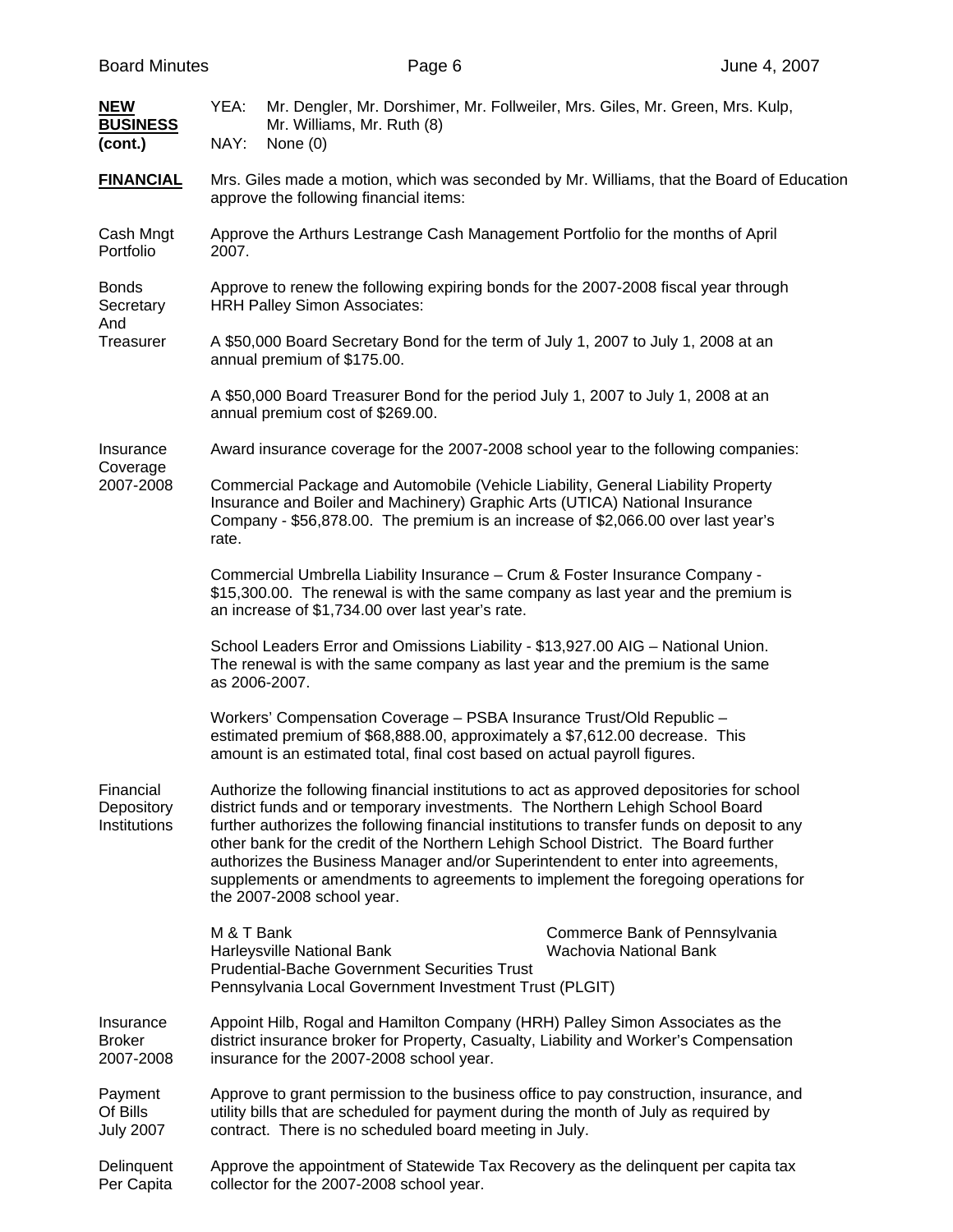| <b>Tax Collector</b><br><b>FINANCIAL</b><br>(cont.)<br><b>LCTI</b><br>Academic<br>Center Bdgt | Approve to authorize the expenditures of the Lehigh Career & Technical Institute for<br>the Academic Center Budget in the amount of \$956,980.00 for the period of July 1,<br>2007 through June 30, 2008.                                                                                                                                                                                                  |
|-----------------------------------------------------------------------------------------------|------------------------------------------------------------------------------------------------------------------------------------------------------------------------------------------------------------------------------------------------------------------------------------------------------------------------------------------------------------------------------------------------------------|
| Maintenance<br>Agreement                                                                      | Approve a maintenance agreement for the 2007-2008 school year with Allentown<br>Sewing Machine Outlet. The agreement covers sewing machines located as follows:                                                                                                                                                                                                                                            |
| Sewing<br><b>Machines</b>                                                                     | Middle School $-14$ machines at \$30.00 per machine plus parts = \$420.00                                                                                                                                                                                                                                                                                                                                  |
| Student<br>Accident<br>Insurance<br>Carrier                                                   | Appoint Mid-Penn Insurance Associates as the 2007-2008 Student Accident and<br>Athletic Insurance Carriers. The renewal rate is \$6,045.00, an increase of \$115.00<br>over last year, to include all interscholastic sports, band and cheerleading. Voluntary<br>school coverage is \$22.00 for the school time rate and \$88.00 for the 24-hour rate,<br>that same as 2006-2007.                         |
|                                                                                               | Mr. Green offered the suggest that in the future Insurance Bills be brought and<br>discussed at the Finance Committee Meeting prior to appearing on the agenda. Some<br>of the items on this agenda were discussed at the recent Finance Committee Meeting<br>but other items where not.                                                                                                                   |
|                                                                                               | Mr. Dorshimer asked if the insurance on the boiler covers only repair of the boiler or<br>does it cover liability for damage the boiler could cause, if something would happen.                                                                                                                                                                                                                            |
|                                                                                               | Mrs. Blank stated that it is a separate rider for the boiler.                                                                                                                                                                                                                                                                                                                                              |
|                                                                                               | Mr. Dorshimer asked if the boiler rider only covers the cost of the boiler, is it worth<br>carrying this rider when we end up paying for a new boiler anyway as we did with the<br>boiler in the field house. But if something happens to the boiler, it explodes and causes<br>damage to a residential property near by and this rider covers the liability then this<br>policy would be worth the money. |
|                                                                                               | Mrs. Blank stated that she is not sure according to the language that she has read if<br>this rider would cover liability. She will contact the insurance carrier, find out the actual<br>cost of the boiler rider and what it actually covers, and discuss this at the Finance<br>Committee Meeting on Wednesday evening.                                                                                 |
| Table                                                                                         | Mr. Dorshimer made a motion, which was seconded by Mr. Follweiler, that the Board<br>of                                                                                                                                                                                                                                                                                                                    |
| Commercial<br>Package<br>Insurance                                                            | Education table the Commercial Package and Automobile (Vehicle Liability, General<br>Liability Property Insurance and Boiler and Machinery) Graphic Arts (UTICA) National<br>Insurance Company - \$56,878.00. The premium is an increase of \$2,066.00 over last<br>year's rate.                                                                                                                           |
|                                                                                               | YEA:<br>Mr. Dengler, Mr. Dorshimer, Mr. Follweiler, Mrs. Giles, Mr. Green, Mrs. Kulp,                                                                                                                                                                                                                                                                                                                      |
|                                                                                               | Mr. Williams, Mr. Ruth (8)<br>NAY:<br>None $(0)$                                                                                                                                                                                                                                                                                                                                                           |
| Vote on<br>Original<br>Motion                                                                 | YEA:<br>Mr. Dengler, Mr. Dorshimer, Mr. Follweiler, Mrs. Giles, Mr. Green, Mrs. Kulp,<br>Mr. Williams, Mr. Ruth (8)<br>NAY:<br>None $(0)$                                                                                                                                                                                                                                                                  |
| <u>LEGAL</u>                                                                                  |                                                                                                                                                                                                                                                                                                                                                                                                            |
| CORR-                                                                                         | Mr. Ruth received mail from Highmark on a workshop on Bullying held at Hershey PA                                                                                                                                                                                                                                                                                                                          |
| <b>ESPON-</b><br><b>DENCE</b>                                                                 | in October. Also received mail from the Pennsylvania Economic League newsletter<br>for May.                                                                                                                                                                                                                                                                                                                |

Mr. Ruth again thanked the high school and administrators for the senior award night.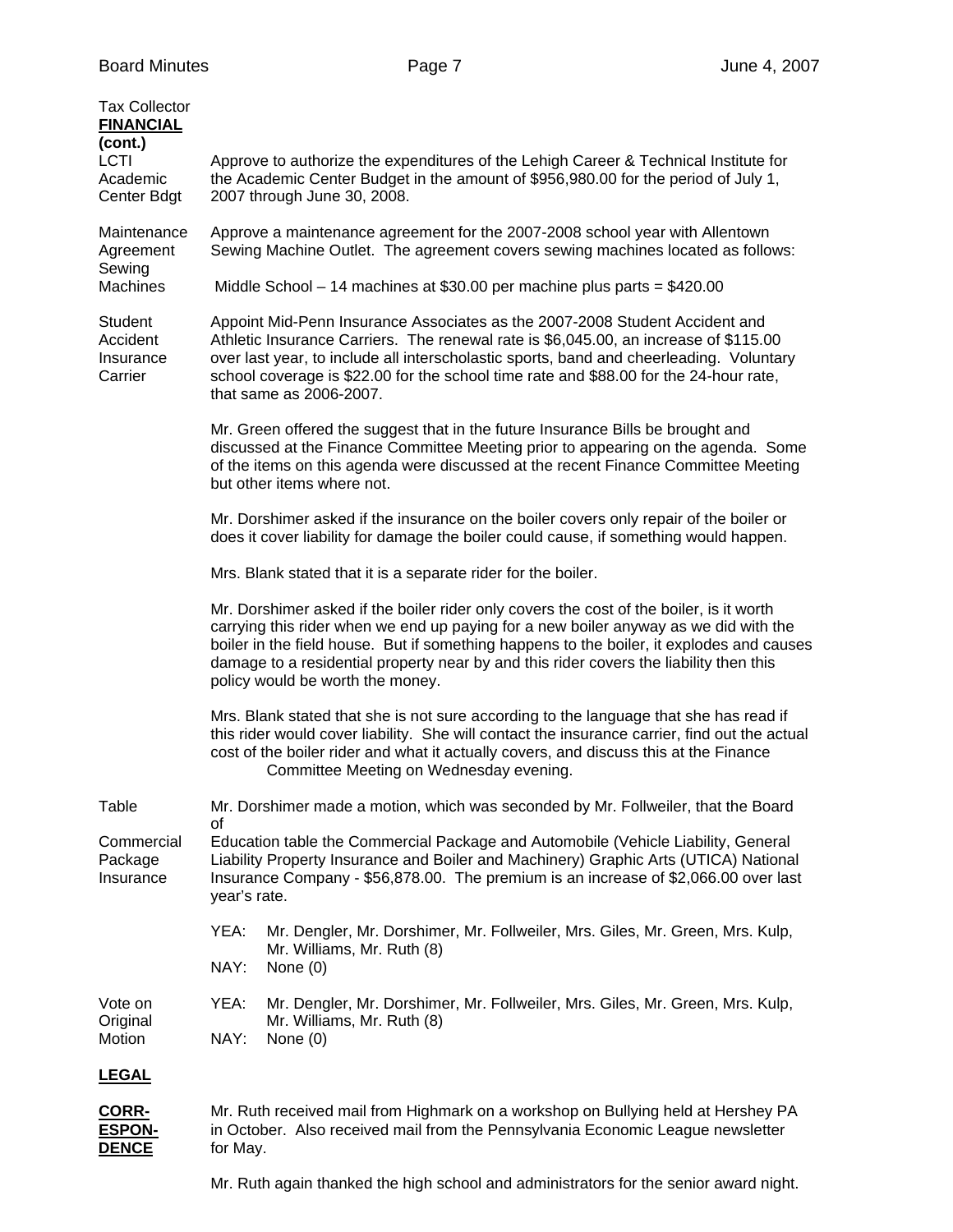| <b>CORR-</b><br><b>ESPON-</b><br><b>DENCE</b><br>(cont.) | Mrs. Kulp stated that she attend the $5th$ & $6th$ grade field day and it was well planned and<br>executed.                                                                                                                           |
|----------------------------------------------------------|---------------------------------------------------------------------------------------------------------------------------------------------------------------------------------------------------------------------------------------|
| <b>PUBLIC</b><br><b>COMMENT</b>                          | Mr. Bob Treskot – Walnutport Borough said that in the time he has been tax collector there<br>have been three business managers at Northern Lehigh. He stated that the board did the<br>school district justice by hiring Mrs. Blank. |
| <b>INFOR-</b><br><b>MATION</b>                           | Minutes of the Lehigh Career & Technical Institute Joint Operating Committee meeting held<br>on April 25, 2007 and the LCTI Director's Report for May 2007 were distributed.                                                          |
|                                                          | Minutes of the Carbon Lehigh Intermediate Unit 21 Board of Directors meeting held on April<br>16, 2007 were distributed.                                                                                                              |
|                                                          | Mr. Ruth called for a 10 minute recess at 8:45 p.m.                                                                                                                                                                                   |

Mr. Ruth reconvened the meeting at 9:00 to discuss budget.

**BUDGET** Mrs. Blank distributed to all board members the Status of New Initiative and Proposed **DISCUSSION** Reduction Items, as well as an Analysis of Expenses that can be moved to 2006-2007. Mrs. Blank briefly explained these documents to the Board.

> Mrs. Blank stated that the current budget still has the retiring staff salaries in it that could possibly be removed. This equates to approximately \$227,000.00. She suggested that this money be left in the budget because if this money is cut, it would leave absolutely no padding in the budget for any unanticipated expenses. She stated that this week she received notice of revised estimates on the 2007-2008 Special Education Intermediate Unit cost and it has decreased approximately \$104,000.00 from the original estimate. She also feels uncomfortable reducing that amount in the budget because special education costs are so volatile. Mrs. Blank also estimated actual revenues vs. expenses for the current school year, 2006-2007, and she is estimating an increase to fund balance in the amount of one million plus.

 Mrs. Kulp distributed paperwork to all board members. The spreadsheet listed actual expenditures in 2005-2006, budget amounts for 2006-2007 and 2007-2008, and the increase in the budget from 2006-2007 to 2007-2008. The worksheet also showed her recommendations for possible reductions to the 2007-2008 budget. She asked for explanation on increases in some of the categories listed. Mrs. Kulp further explained her worksheets. Discussion ensued between board members and Mrs. Blank concerning increased amounts in the 2007-2008 school district budget.

 After questioning items on the list Mrs. Blank stated that there was \$3,000.00 that could be cut from the Contracted Services in Legal/Negotiation Services and that \$15,000.00 could be cut from Other Objects Staff Services which was for the Highmark Wellness Incentives and it was decided that this would not be something the school district would be participating in. Mrs. Blank felt comfortable cutting these items from the budget.

 Mrs. Kulp asked if there was a better way to distribute the messenger. She stated that a few years prior, the messenger was posted on our district website. She sees this as a way to save money in the budget.

 Dr. Sham stated that placing the messenger on the district website was tried a few years earlier and it was not viewed by many district residents. He stated that good communication between the school district and the public is very critical and that mailing the messenger is the most efficient way. There are certain notifications that are required by every school district, such as special education notifications, and this is the best way to get the word out to the public.

 Mr. Green thanked Mrs. Kulp for the effort and time she put in to produce the comparison spreadsheet that she prepared for the board meeting. He cautioned the board in comparing an object code within a category. Often amounts budgeted in a particular category or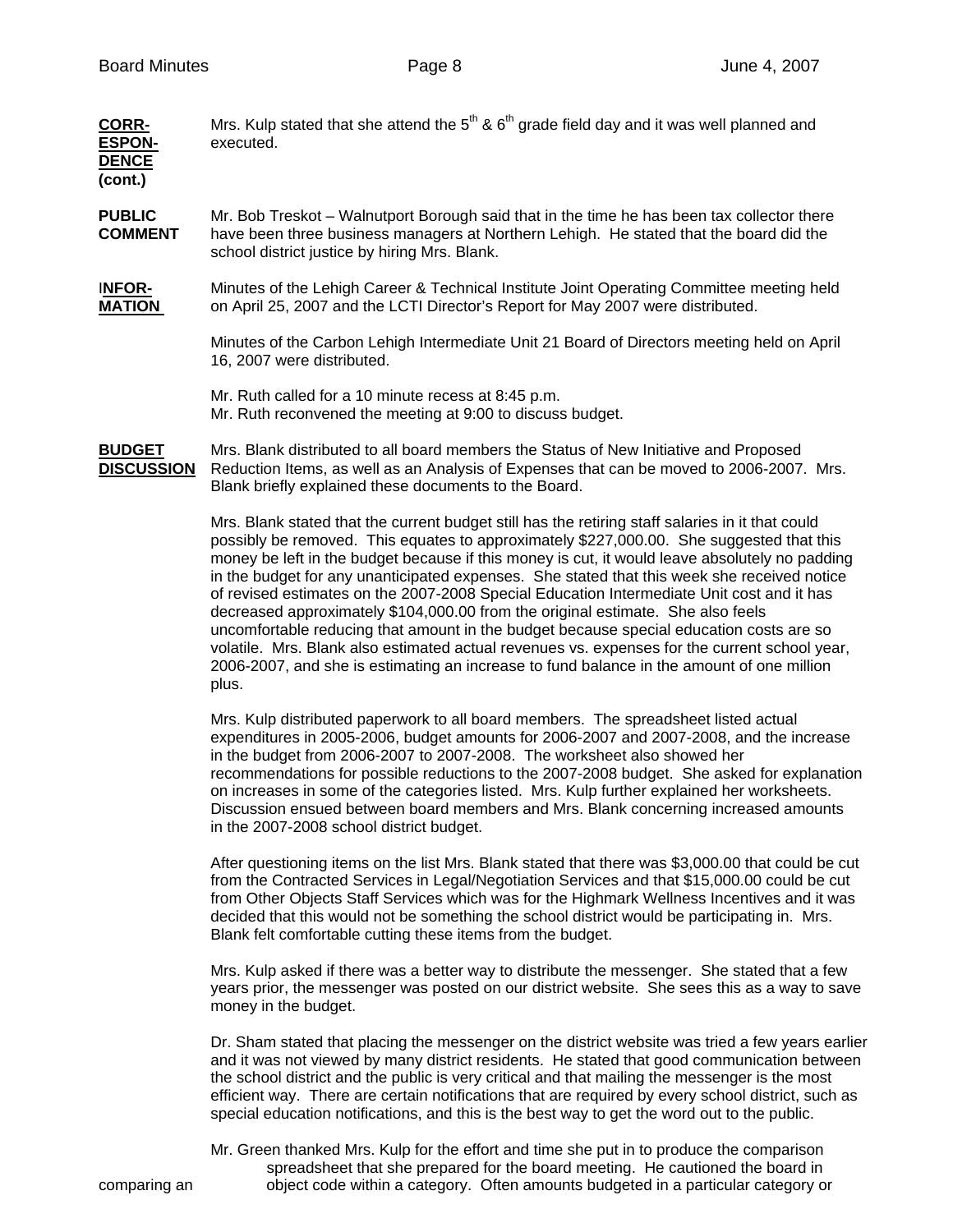| object code<br>of <b>BUDGET</b><br><b>DISCUSSION</b><br>(cont.)   | in one year aren't necessarily budgeted in the same place the following year because<br>instructions from PDE on where items are to be budgeted. Many times, in that case, there<br>could be a huge decrease in a category or object code for that year but a huge increase in<br>another area, thus just offsetting one another and the budget not increasing at all. He just<br>wanted to make them aware that they need to be very careful when making comparisons this<br>way. |
|-------------------------------------------------------------------|------------------------------------------------------------------------------------------------------------------------------------------------------------------------------------------------------------------------------------------------------------------------------------------------------------------------------------------------------------------------------------------------------------------------------------------------------------------------------------|
|                                                                   | Mrs. Kulp stated that she was looking at a zero mill increase and the areas listed in red on her<br>spreadsheet as deductions to the budget she would like considered to help the board get to a<br>zero mill. This is just for the board to discuss, not a motion to cut all these amounts.                                                                                                                                                                                       |
| that                                                              | Mr. Williams stated that he felt Mrs. Blank explained the increases on the list very well. He is<br>very hesitant to reduce any amount in the categories listed except for the \$18,000.00 that Mrs.<br>Blank felt comfortable cutting. He feels that the board should be addressing the \$33,000.00<br>still needs to be cut from the budget in order to get down to the millage rate that was passed for<br>the preliminary budget.                                              |
|                                                                   | Mr. Dorshimer questioned the increase in the business office salary account. He stated that<br>if the one bookkeeping position was cut from the budget how is there such an increase in this<br>years budget.                                                                                                                                                                                                                                                                      |
| manager's,                                                        | Mrs. Blank said that she is unsure why there is such an increase in the salary budget for the<br>business office but assured him that the only salaries listed there are the business<br>2 1/2 bookkeeper's and 1 duplicating aide.                                                                                                                                                                                                                                                |
|                                                                   | Dr. Sham cautioned going to a zero mill increase. The Feasibility Study is in the process of<br>completing their study of Slatington Elementary School and will be coming to the board soon<br>with a recommendation for renovations. If the board is considering renovations to this<br>building and the cost incurred is more than the original amount set aside, the district will need<br>to be able to pay for the increase or go out for referendum.                         |
| Increase<br>Substitute<br>\$10.00 Teacher<br><b>Wellness Rate</b> | Greg Williams made a motion, which was seconded by Mr. Dorshimer, that the Board of<br>Education approve to increase the substitute teacher daily rate by \$5.00, instead of the<br>which is currently in the budget, removing from the budget \$15,000.00 from the<br>Initiative and \$3,000.00 from the Contracted Legal Services.                                                                                                                                               |
|                                                                   | Mr. Dorshimer asked Dr. Sham if the \$5.00 increase is enough to secure substitute teachers<br>for the school district.                                                                                                                                                                                                                                                                                                                                                            |
|                                                                   | Dr. Sham said that the \$5.00 would be helpful.                                                                                                                                                                                                                                                                                                                                                                                                                                    |
|                                                                   | Mr. Green stated that he feels very uncomfortable telling administration where to make the<br>cuts to the budget. He would like to give administration one last time to suggest to the board<br>where to make cuts to the budget.                                                                                                                                                                                                                                                  |
|                                                                   | YEA:<br>Mr. Dengler, Mr. Dorshimer, Mr. Follweiler, Mrs. Giles, Mr. Green, Mrs. Kulp,<br>Mr. Williams, Mr. Ruth (8)<br>NAY:<br>None $(0)$                                                                                                                                                                                                                                                                                                                                          |
|                                                                   | Mr. Ruth asked Mrs. Blank to explain the athletic fund and the money transfer to the athletic<br>fund.                                                                                                                                                                                                                                                                                                                                                                             |
|                                                                   | Mrs. Blank told Mr. Ruth what items are paid for from the athletic fund, general fund and<br>money received from the refreshment stands.                                                                                                                                                                                                                                                                                                                                           |
|                                                                   | Mr. Ruth asked if the PSSA Tutoring Program could be self funded.                                                                                                                                                                                                                                                                                                                                                                                                                  |
|                                                                   | Mrs. Fedorcha said that it could be looked into but she felt we would not get everyone who<br>actually is in need of the PSSA tutoring program to take advantage of it.                                                                                                                                                                                                                                                                                                            |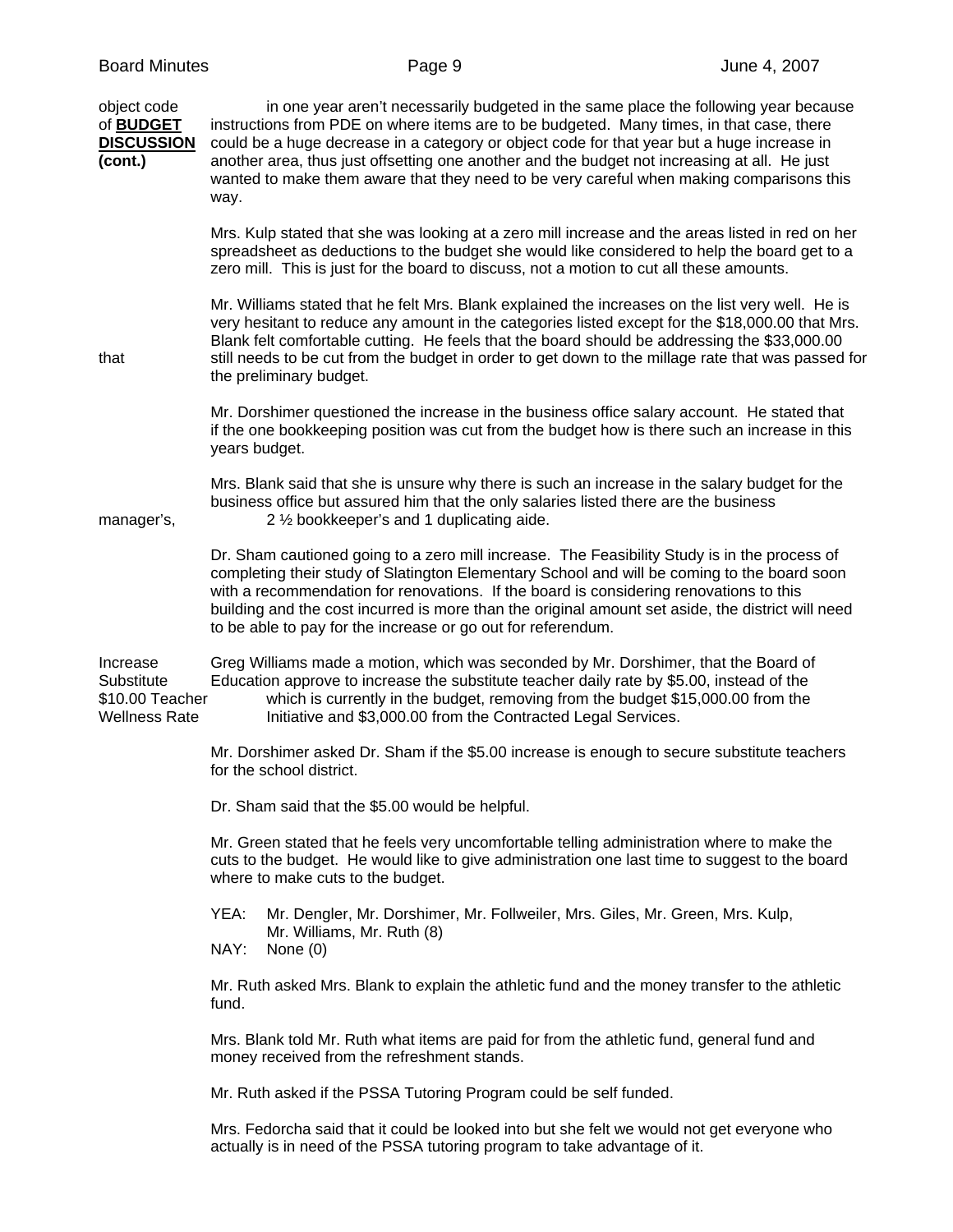| <b>BUDGET</b><br><b>DISCUSSION</b><br>(cont.) | Mr. Dorshimer asked about the \$3,000.00 Curriculum Upgrade in each building that is listed<br>as other. He asked what the other is.<br>Mrs. Fedorcha said that this money is used for purchasing extra textbooks, if needed.                                                                                                              |
|-----------------------------------------------|--------------------------------------------------------------------------------------------------------------------------------------------------------------------------------------------------------------------------------------------------------------------------------------------------------------------------------------------|
|                                               | Mrs. Blank stated that there are textbooks in the 2007-2008 budget that can be moved and<br>purchased from the 2006-2007 budget if they can be received by June 30 <sup>th</sup> .                                                                                                                                                         |
| what<br>out                                   | Mr. Dorshimer asked administration if by Monday they could contact people and find out<br>textbooks can be received by June 30 <sup>th</sup> , as well as, finding out if they can deliver the<br>bleachers, snow blower and lawn mower by June 30 <sup>th</sup> so we can purchase all these items<br>of this years budget.               |
|                                               | Mrs. Giles asked if the part-time technology person stayed as part-time could we then cut the<br>\$15,753.00 out of the budget.                                                                                                                                                                                                            |
|                                               | Mrs. Blank stated yes. She said that most of that money is for benefits but feels that if this<br>person is not offered a full-time job would no longer be working here.                                                                                                                                                                   |
| to<br><b>Hrizuk</b>                           | Dr. Sham stated that last year a full-time technology person was in the budget and was cut<br>part-time to see if there really was a need for this person. He stated that if you ask Mr.<br>or Mr. Bachman you will find that he is as busy as they are and, for the first time, they are<br>able to at least keep their head above water. |
|                                               | Mr. Hrizuk stated that Mr. Haas has been doing most of the day to day repair of machines.<br>Staff members do not need to wait as long as they did in past years to have a machine<br>repaired.                                                                                                                                            |
|                                               | Mrs. Giles said that the technology department is managing with this person being part-time.                                                                                                                                                                                                                                               |
|                                               | Mr. Hrizuk stated that Mr. Haas has completed his LCCC courses and Mr. Hrizuk feels that if<br>Mr. Haas does not get a full-time job here, he will look for work elsewhere.                                                                                                                                                                |
| and                                           | Dr. Sham explained to the board about the parent program of PowerSchool that will be up<br>running sometime next year as well as the new Data Warehousing Software. He stated that<br>these new programs will create more work for the technology department.                                                                              |
|                                               | Mrs. Kulp asked what the current fund balance is for the district.                                                                                                                                                                                                                                                                         |
|                                               | Mrs. Blank stated that total fund balance, designated and undesignated, is 3.7 million, which<br>does not include the possible 1 million from the 2006-2007 school year.                                                                                                                                                                   |
|                                               | Mr. Green said that he feels with the list that Mrs. Kulp has given administration to review and<br>possible cuts that Mrs. Blank talked about earlier, the board can get down to a zero mill<br>increase without touching another program.                                                                                                |
|                                               | Mr. Williams said he would like the board to direct administration to come back with a<br>recommended budget of a zero mill increase. This was the board's direction to<br>administration.                                                                                                                                                 |
| <b>ADJOURN-</b><br><b>MENT</b>                | Mr. Follweiler made a motion, which was seconded by Mr. Williams, that the regular meeting of<br>the Northern Lehigh School District Board of School Directors is adjourned at 10:33 p.m.                                                                                                                                                  |
|                                               | YEA:<br>Mr. Dengler, Mr. Dorshimer, Mr. Follweiler, Mrs. Giles, Mr. Green, Mrs. Kulp,<br>Mr. Williams, Mr. Ruth (8)<br>NAY:<br>None $(0)$                                                                                                                                                                                                  |
|                                               | Respectfully submitted,                                                                                                                                                                                                                                                                                                                    |